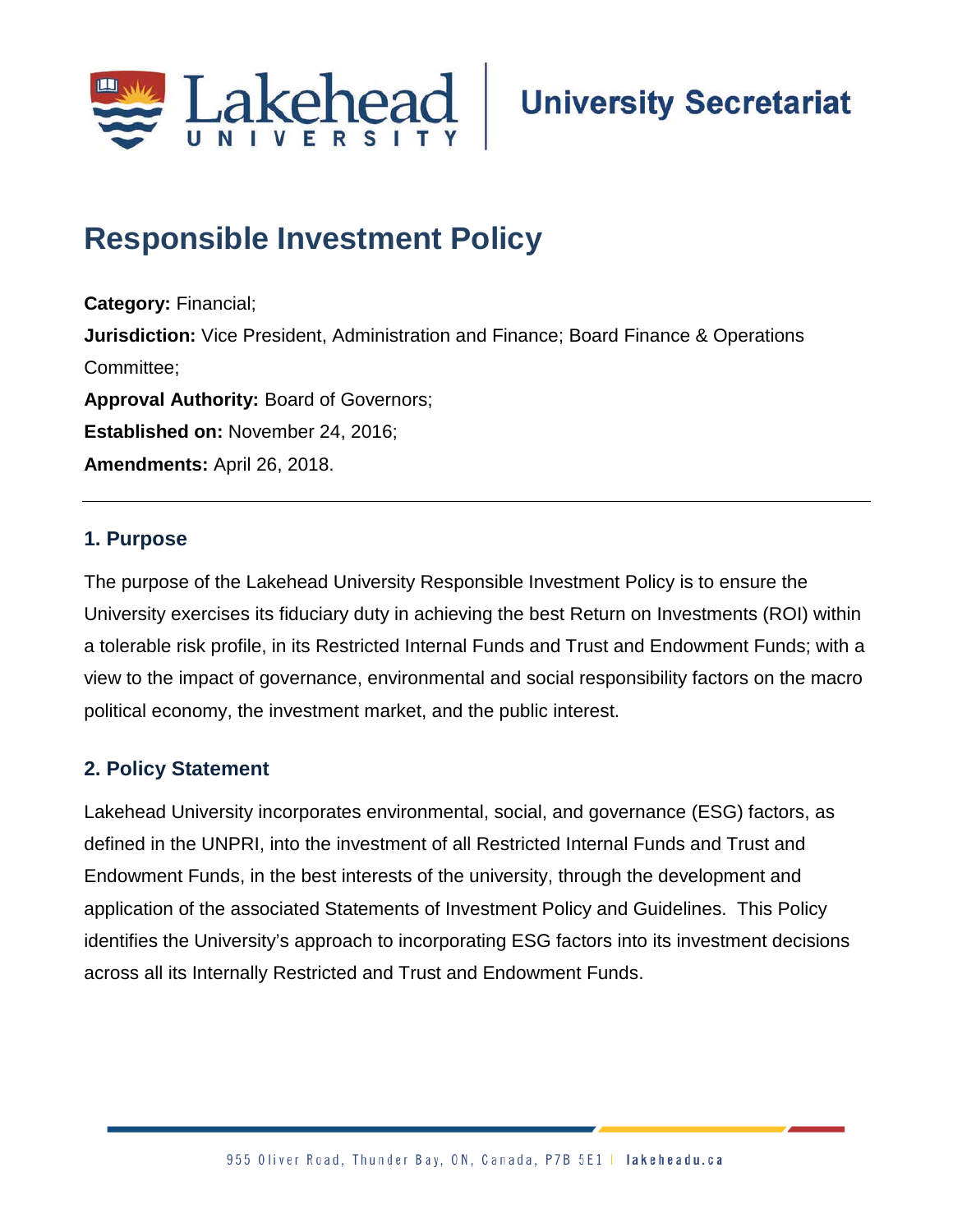## **3. Scope**

Lakehead University investments are currently made in compliance with the Lakehead University Act, Board investment policies, associated Statements of Investment Policies and Guidelines and other approved procedures used for implementing, monitoring and reporting on investment policies outcomes. This Policy applies to all Restricted Internal Funds and all Trust and Endowment Funds.

## **4. Commitment to Responsible Investing:**

The University is committed to Responsible Investing pursued through the consideration of environmental, social, and governance factors, as set out in the United Nations Principles for Responsible Investment (UNPRI), included in Appendix A.

The University uses a number of tools to pursue Responsible Investment, including prospective and current investment fund manager evaluation (paragraph 5), taking action on ESG issues (paragraph 6), ensuring transparency where appropriate (paragraph 8), and ensuring responsible investment monitoring by the Board of Governors through a standing committee of the Board of Governors (paragraphs 7 and 8).

## **5. Investment Managers:**

Competency in and the capacity to take ESG factors into account in investment selection and management will be selection criteria in the retention and review of professional external fund managers. The University expects all professional external fund managers to incorporate ESG factors into the selection and management of their portfolios within 3 years of the effective date of this Policy.

# **6. ESG Action:**

To the extent that it does not conflict with its investment objectives, the University has the authority to take other action on ESG issues. Actions may include, but are not limited to:

• Proxy voting delegated to external investment managers;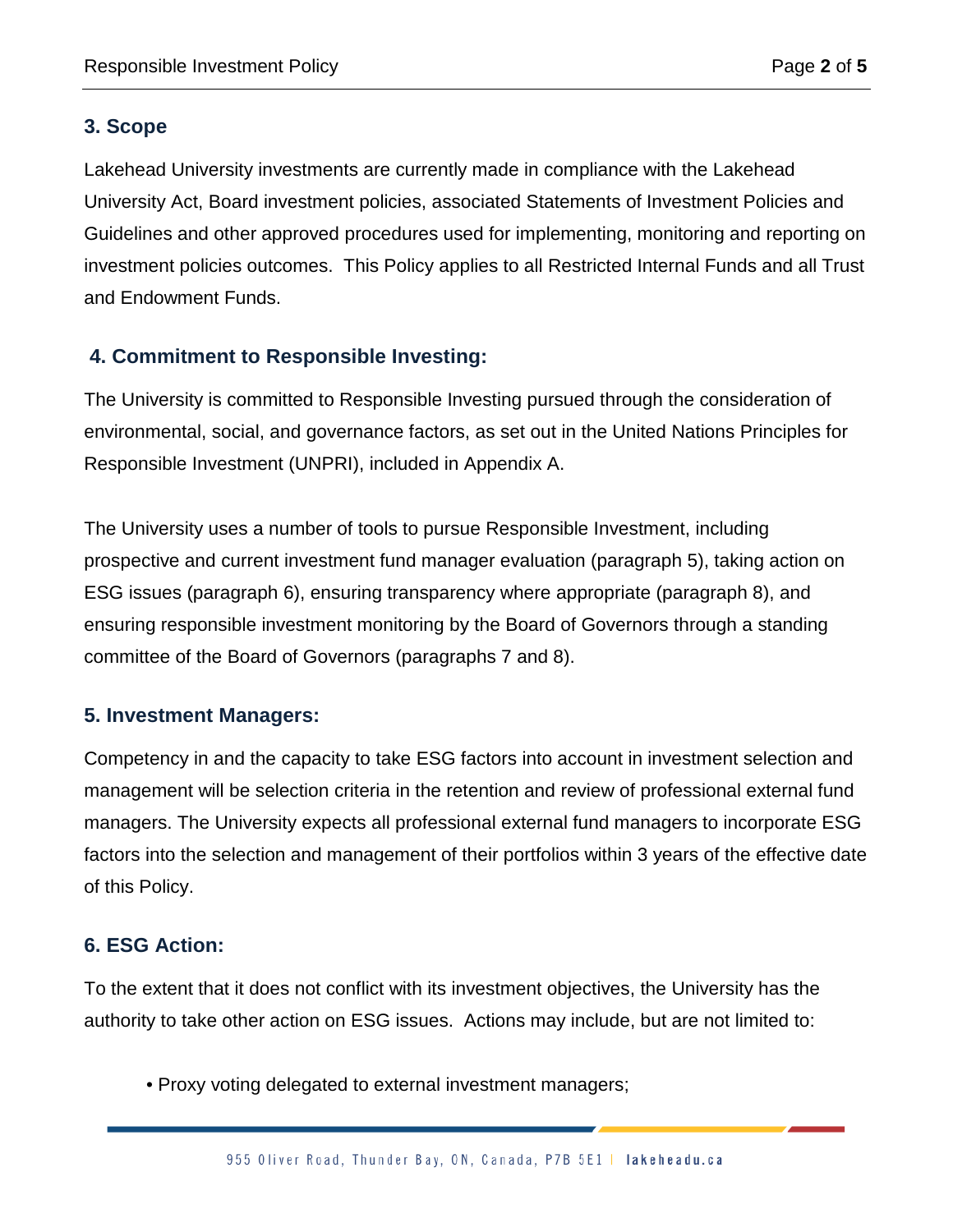- Direct engagement with external investment managers;
- Encouraging academic and other research on this theme; and
- Reporting through the UNPRI.

### **7. Divestment Considerations:**

In consideration of the situation where ESG factors would suggest divestment from an individual fund, specific industry or specific fund manager, with the advice of the Vice-President, Administration & Finance, the Board Finance and Operations Committee may consider such steps in keeping with the terms set out below. However, such steps may not be taken without consultation with the Vice-President, Administration & Finance.

Divestment or screening is an option through which investors may, for investment purposes, express their dissatisfaction with the environmental, social or governance practices of a company, industry or a nation with the aim of influencing these practices. This option may be more symbolic than effective, and carries the risk of unintended consequences. This option will therefore only be considered when all five of the following criteria are met:

**a) Proven social, political, economic or environmental rationale**. Such a rationale must be supported by a body widely seen as competent and objective, such as the Canadian Coalition for Good Governance or a research or policy institute generally accepted as impartial and credible. Such an assessment does not preclude the University taking a different position on an issue.

**b) Reasonable evidence that divestment is an effective way to achieve the desired outcome.** This would be most compelling if divestment changes the behaviour of an offending company or industry. Divestment from a sector should not facilitate investment opportunities for less responsible investors, nor should it drive investment to countries and regions with weak or nonexistent regulatory regimes or ESG standards. Finally, since divestment would significantly impair, if not preclude the University's ability to engage, the choice to divest should be demonstrably superior to our engagement. **c) Absence of alternative policies** that are as effective at a lower cost, or more effective at the same cost. Implementation of divestment programs may be expensive.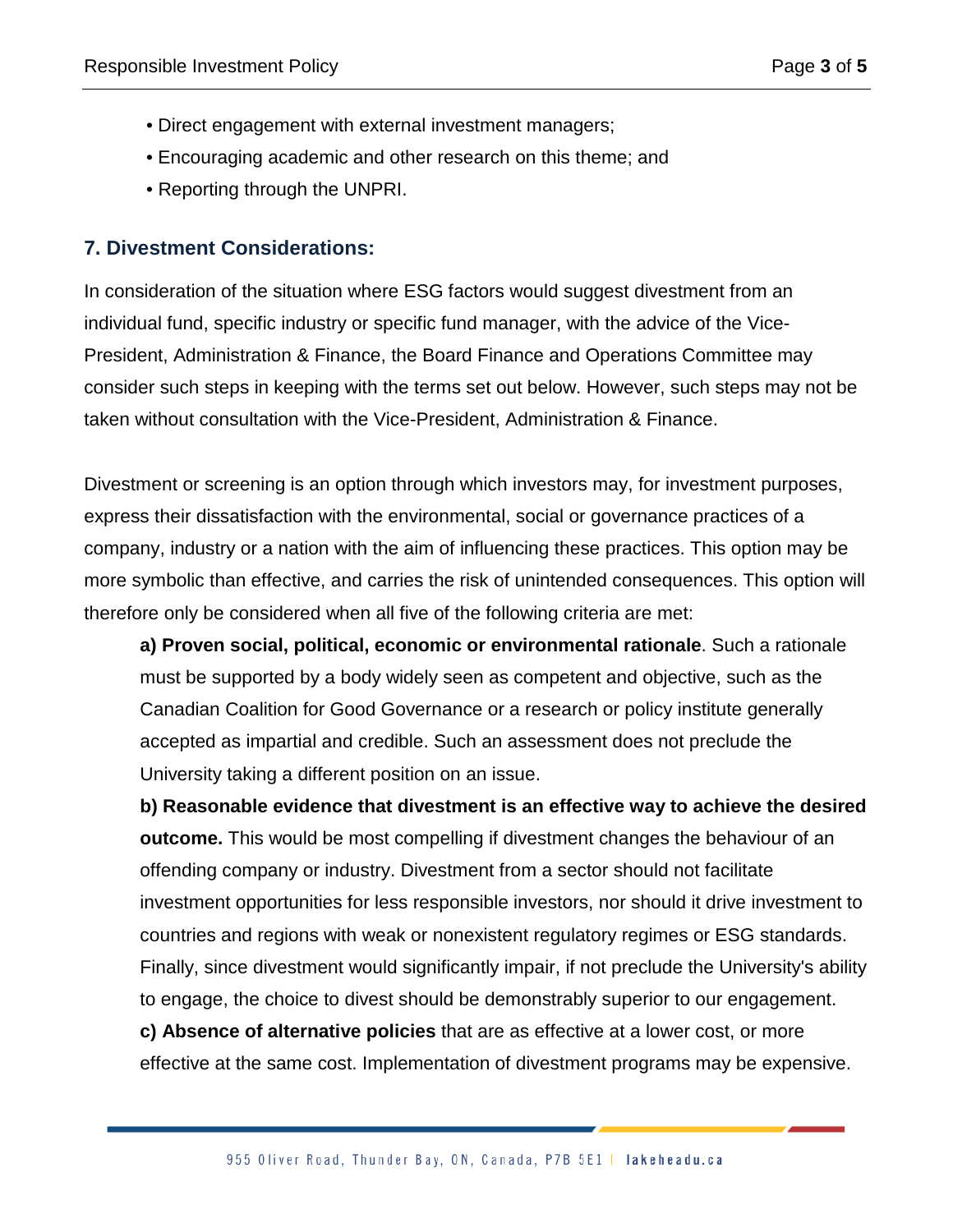Costs of divesting activities include administrative and management resources, investment management fees, and reduced diversification.

**d) Consistency with the University's legal obligations as trustee.** The University endorses the incorporation of ESG principles into its investment policy, subject to its primary fiduciary responsibility of acting in the best interest of the University. When considering divestment, the University must consider the interest of its multiple stakeholders, which include students, faculty, staff, alumni, donors, the government and taxpayers.

**e) Consistency with its other University relationships.** Any divestment proposal should be mindful of the University's objects, mission and vision, of its public nature, of its fiduciary duty, and its need to operate in the best interests of the university, which includes public accountability for this matter.

#### **8. Monitoring, Accountability and Transparency:**

In order to ensure effective and efficient policy implementation, the Vice-President, Administration & Finance will monitor and report quarterly on policy implementation and compliance to the Board Finance and Operations Committee, or as issues arise.

To inform the above, fund managers will report to the Vice-President, Administration & Finance on how they are applying the use of ESG factors in investment decisions annually. Such reporting will also include collaboration with other ESG based organizations such as the Canadian Council of Good Governance (CCGG) to advance responsible investment practices and benchmarks.

#### **9. Review Period**

This policy shall be reviewed at the end of the first year of implementation and in accordance with the policy review schedule of Lakehead University thereafter.